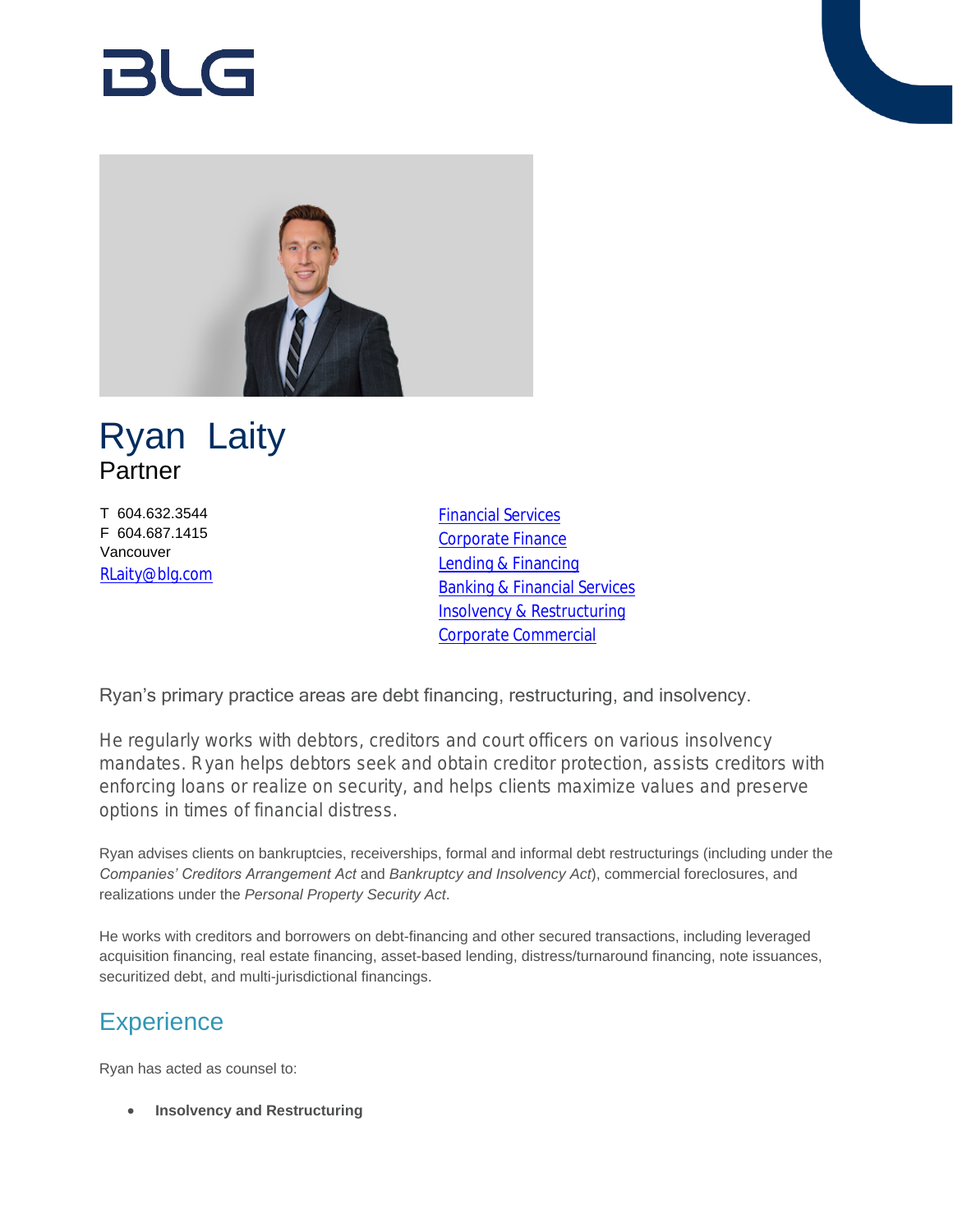# 131 (s

- o A publicly-listed cannabis company in the restructuring of substantially all of its debt through a debt-to-equity conversion pursuant to a plan of arrangement and compromise under the *Companies' Creditors Arrangement Act* (CCAA);
- o A drilling company in its restructuring proceedings under the CCAA;
- o A cannabis company in its restructuring proceedings under the CCAA, including the sale of its Canadian facilities;
- o A secured creditor in connection with a sale the assets of a developer of consumer wearable technology through a proposal under the *Bankruptcy and Insolvency Act* (BIA);
- o A turnaround lender in acquiring the debt and security of a conventional lender (approximately \$80 million), restructuring that debt through a forbearance arrangement and CCAA proceeding, and later refinancing that same debt in an amended and restated credit agreement;
- o A marine transport company in connection with its acquisition of various river boats, barges and other marine craft pursuant to a receivership sale;
- o A monitor in connection with restructuring proceedings under the CCAA of a large online-based construction supply company;
- o A mining company in connection with a voluntary foreclosure and subsequent sale of a mine in Guatemala;
- o A court-appointed receiver in connection with the receivership of a large Canadian online shoe retailer.
- o A large Brazilian pulp and paper company in connection with its acquisition of substantially all of the assets of a Canadian entity through a receivership sale; and
- o A court-appointed receiver in connection with its sale of substantially all the assets of a private college.

#### **Lending**

- o A multi-national mining company in connection with its secured syndicated credit facilities of up to \$500 million;
- o An administrative agent and lender in respect of syndicated credit facilities of up to \$125 million to a pension benefits management company;
- o A software company in connection with its \$135 million syndicated loan facilities and acquisition of commercial real estate;
- o An administrative agent and lender in respect of syndicated credit facilities of up to \$65 million to a reforestation company;
- o A Canadian schedule I bank in respect of its revolving credit facilities of up to \$60 million to a large real estate development company;
- o A Canadian schedule I bank in respect of its asset-based credit facilities of up to \$50 million to a manufacturer and distributor of speciality wood products;
- o An administrative agent and lender in respect of syndicated credit facilities of up to \$43 million to a doctor-owned orthodontics company; and
- o A Canadian schedule I bank in respect of credit facilities of up to \$10 million to a point-of-sale technology company.

#### **Corporate/Commercial**

- o Sandstorm Gold Ltd. in its US\$30 million Vatukoula stream and royalty transaction on the producing Vatukoula Mine in Fiji.
- o A Vancouver-based start-up company designing and selling personal fitness and wellness products;
- o A Vancouver agriproducts terminal facility in connection with the preparation and negotiation of its long-term terminal services agreement; and
- o A vendor in connection with its sale of a national clothing store chain.